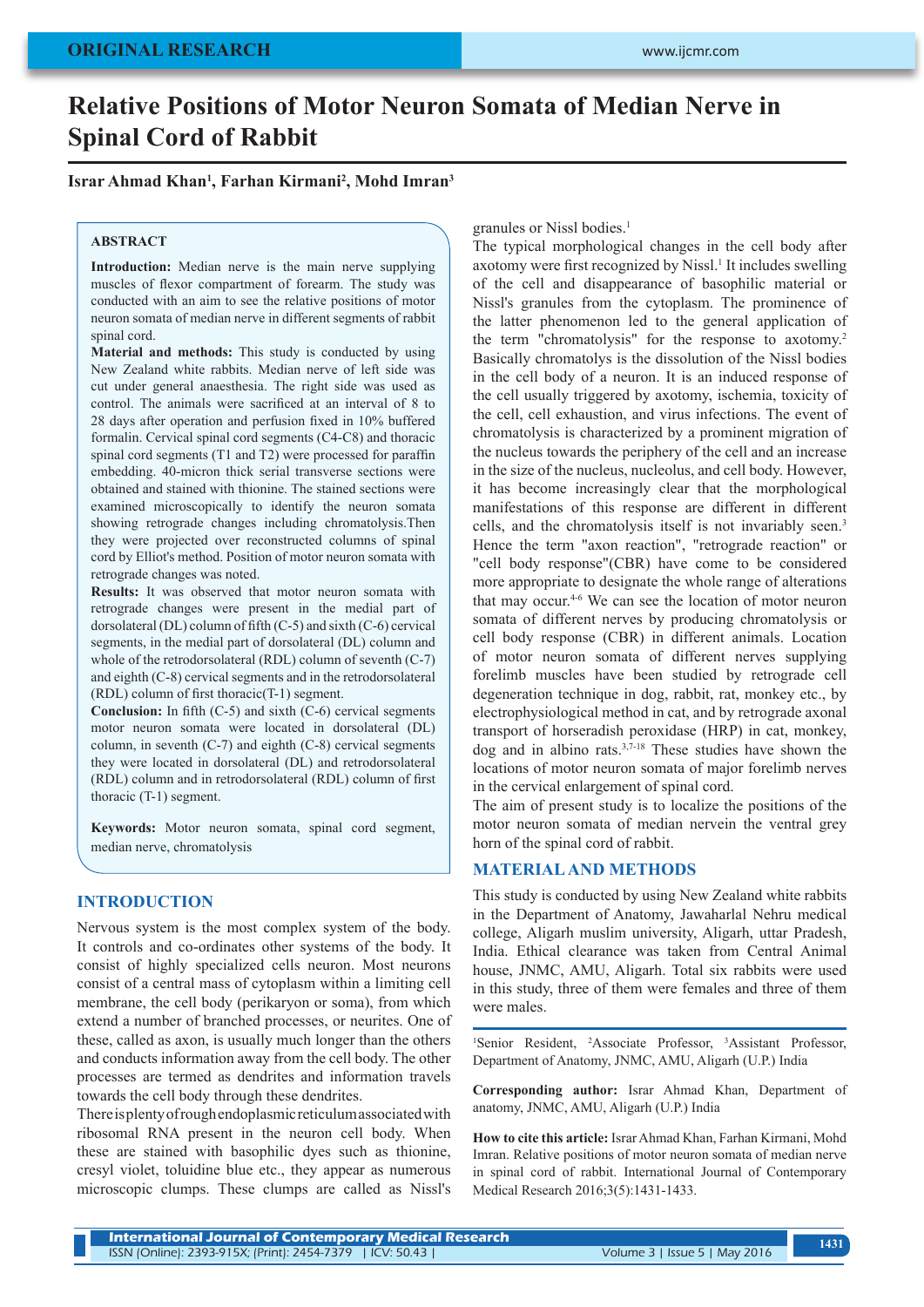The operation to cut the median nerve was performed under general anaesthesia and aseptic conditions. Ether was used for general anaesthesia and inhalation route was used. The median nerve of left side was exposed in axilla and cut. A small segment of the trunk of nerve was also removed to prevent reunion. The right side was used as control. Then the animals were kept alive for 1-4 weeks. After that they were sacrificed with an overdose of chloroform. They were immediately perfused, firstly by about 500 ml of normal saline (0.9% sodium chloride solution) followed by about 1500 ml of 10% formal saline.

On next day rabbit was dissected. Vertebral column was exposed after removing skin and muscles of the back. Spine and laminae of vertebrae were cut through bone cutter and spinal cord was exposed. Complete spinal cord including hindbrain was taken out. Segments of spinal cord was counted with the help of emerging spinal nerves. Fourth cervical to second thoracic segments of spinal cord were separated and kept in numbered containers filled with formalin solution. For identification of side a vertical nick was given on right side of the spinal cord. Tissue blocks of each segment were prepared after paraffin embedding. Sections were cut from tissue blocks with the help of a rotary microtome. Sections were cut at the thickness of 40 micrometers. The sections were stained with thionine stain and examined under light microscope. Nerve cell body with cell body response and typical chromatolysis were identified and marked.(Figure-1). Reconstruction of the longitudinal cell columns (cell groups) of the ventral grey horn of the spinal cord was doneby the method of Elliot (1942).<sup>19</sup>

# **RESULTS**

It was observed that motor neuron somata with retrograde changes were present in the medial part of dorsolateral (DL) column of fifth $(C-5)$  and sixth $(C-6)$  cervical segments, in the medial part of dorsolateral (DL) column and whole of the retrodorsolateral (RDL) column of seventh(C-7) and eighth(C-8) cervical segments and in the retrodorsolateral (RDL) column of first thoracic(T-1) segment (Figure-2,3,4).

## **DISCUSSION**

The findings of the present study are in close agreement with the study on buffalo where, in the ventral grey horn of the cervical region, ventromedial and dorsomedial columns (on the medial side) and ventrolateral, dorsolateral and retrodorsolateral columns (on the lateral side) were present.20 Crosby et al. studied the longitudinal cell columns in cervical enlargement of human spinal cord.21 In his study he described the presence of ventromedial and dorsomedial cell columns on the medial side and ventrolateral, dorsolateral and retrodorsolateral columns on the lateral side of the ventral grey horn in the cervical enlargement of human spinal cord. The same findings were observed in our study as far as the presence of longitudinal cell columns is concerned.

The findings of the present investigation are in near agreement with Thomas and Wilson in cat both in respect of location of median nerve motor neuron somata and their longitudinal extent in the ventral grey horn of the spinal cord.<sup>22</sup>

The findings of the present investigation do not agree with



**Figure–1:** Photomicrograph of transverse section of spinal cord showing chromatolysed neuron soma (CH). Thionine stain X100



**Figure–2:** Photomicrograph of a part of transverse section of spinal cord passing through caudal part of fifth cervical (C-5) segment showing a chromatolysed neuron soma(CH) in dorsolateral column (DL) of ventral grey horn.Thionine stain X100.DL = Dorsolateral column



**Figure–3:** Photomicrograph of a part of transverse section of spinal cord passing through eighth cervical (C-8) segment showing a chromatolysed cells (CH) in dorsolateral (DL) and Retrodorsolateral (RDL) column of ventral grey horn. Thionine stain  $X100$ . DL = Dorsolateral column, RDL = Retrodorsolateral column

Fritz et al. in cat who found that the median nerve motor neurones occupied a single representation area in seventh cervical segment whereas in present study we find the two representation area in seventh cervical segment.<sup>23</sup> In eighth cervical and first thoracic segmentstwo median nerve